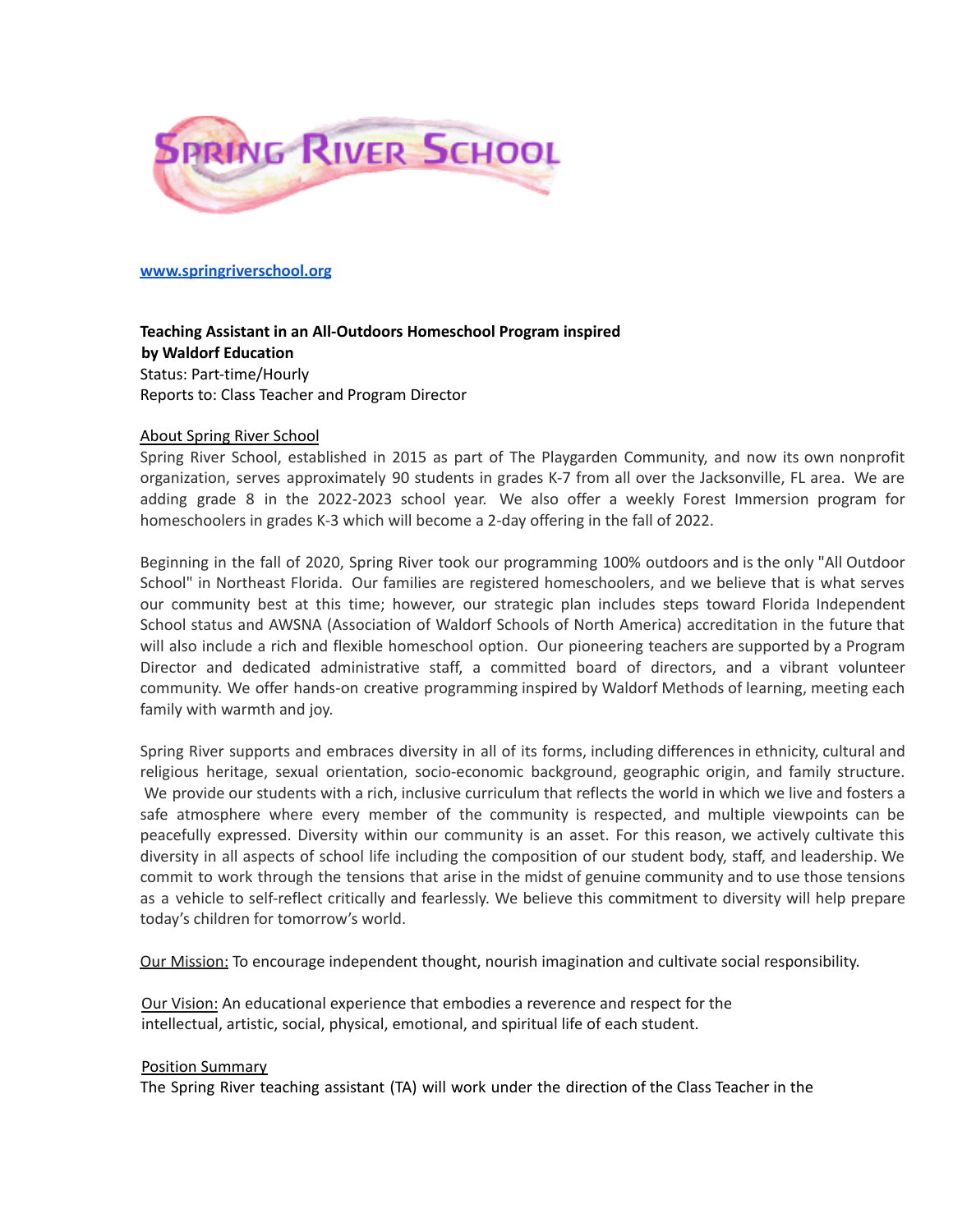designated local park (outdoor classroom) including set up and clean up. The TA will assist the class teacher by setting an example in the outdoor classroom of patience, kindness, and openness, fostering confidence, and helping students grasp basic concepts for their grade level. This level of teaching involves interactive learning with games, artistic activity, visual aids, music, and other tools to keep students engaged and challenged. The TA may be asked to take small groups of students aside for focused learning and/or artistic activities.

# Classroom responsibilities:

- Prompt and regular attendance is an essential duty and responsibility of this position.
- Assist Class Teacher with arrival and dismissal procedures.
- Assist in the set-up and clean-up of an outdoor classroom.
- Assist in the maintenance of a safe harmonious social environment for the students
- Assist in the preparation of Seasonal Festivals and (if grade appropriate) class plays.
- Must be fully present and aware of children and surroundings at all times.
- Help Class Teacher prepare and lead daily activities such as circle, story, watercolor painting, drawing, gardening, mathematics, science, and nature activities. ● Help Lead teacher prepare and lead daily activities such as outdoor cooking, baking, nature, and beach day/forest hikes.
- Visually check the daily location for trash and safety hazards. Assist in clean up and/or relocating as needed.
- Carry a cell phone at all times.
- Dress appropriately for the weather.

#### **Skills**

Being a TA requires patience, creativity, and a commitment to teamwork with the Class Teacher. TA's should understand how to communicate with children, and be willing to learn how to efficiently address behavioral problems. The TA must be able to hold confidentiality and professionalism with the parent/teacher bond, be able to work in a team setting with colleagues, follow school guidelines and policies, and have good communication skills.

## Other responsibilities

● Participate in bi-weekly staff meetings.

## Required Qualifications

● A deep love for children, respect for parents, enjoyment of working in collaboration with colleagues, joy, and enthusiasm in your work, and a commitment to self-development. ● Good written and interpersonal communication skills

- Ability to work effectively with a diverse range of people
- Commitment to Waldorf Education
- Must be comfortable spending 100% time outdoors in all weather.

## Preferred Qualifications

- Bachelor's Degree in Education
- The willingness to complete the necessary outdoor safety training.
- 1+ years teaching experience